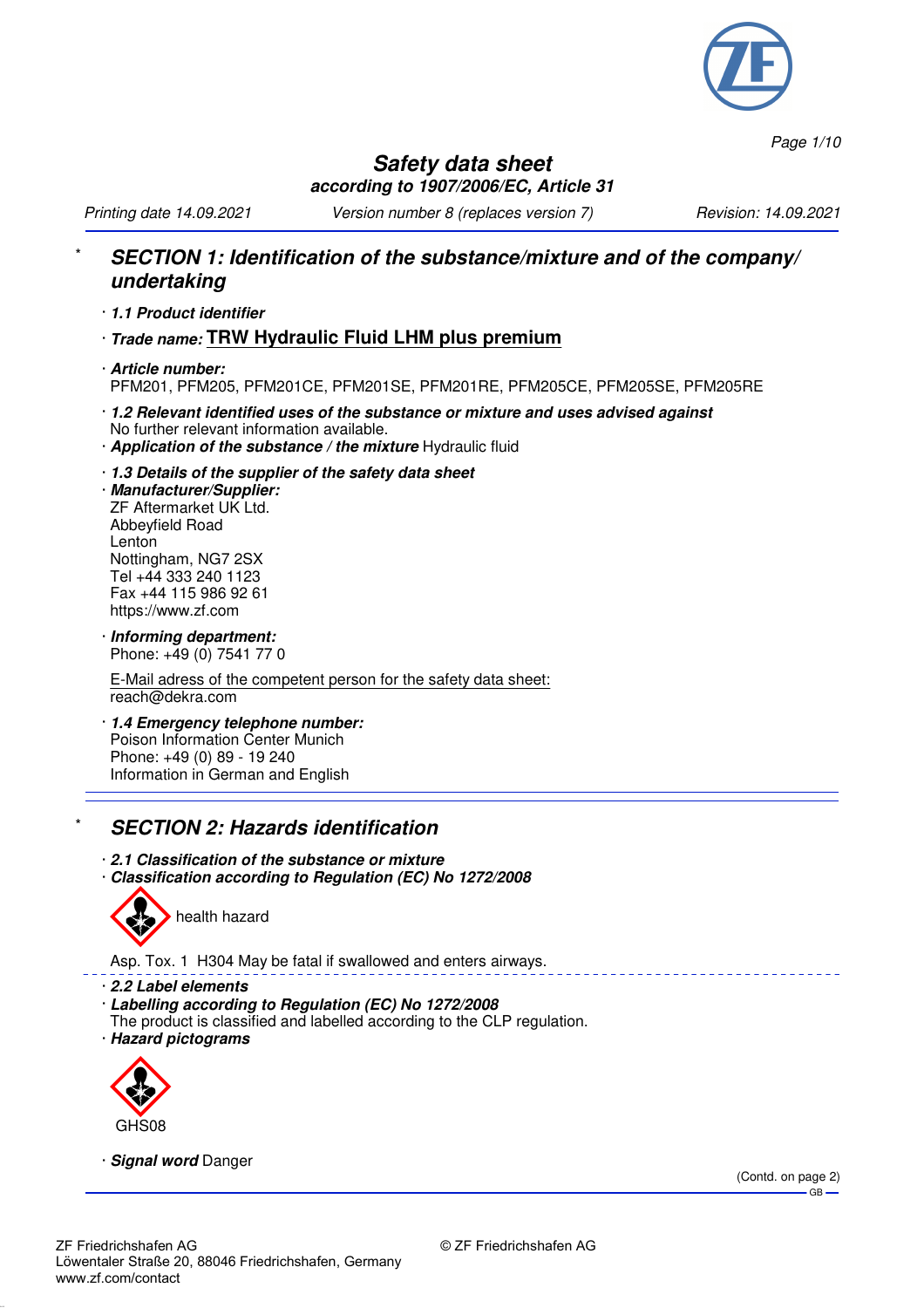

*Page 2/10*

#### **Safety data sheet according to 1907/2006/EC, Article 31**

*Printing date 14.09.2021 Version number 8 (replaces version 7) Revision: 14.09.2021*

(Contd. from page 1)

## **Trade name: TRW Hydraulic Fluid LHM plus premium**

| · Hazard-determining components of labelling:                                                                    |  |  |  |  |
|------------------------------------------------------------------------------------------------------------------|--|--|--|--|
| Lubricating oils (petroleum), C15-30, hydrotreated neutral oil-based                                             |  |  |  |  |
| Hydrocarbons, C13-C16, isoalkanes, cyclics, <2% aromatics                                                        |  |  |  |  |
| Distillates (petroleum), hydtrotreated middle                                                                    |  |  |  |  |
| · Hazard statements                                                                                              |  |  |  |  |
| H304 May be fatal if swallowed and enters airways.                                                               |  |  |  |  |
| · Precautionary statements                                                                                       |  |  |  |  |
| P101<br>If medical advice is needed, have product container or label at hand.                                    |  |  |  |  |
| Keep out of reach of children.<br>P102                                                                           |  |  |  |  |
| Read carefully and follow all instructions.<br>P103                                                              |  |  |  |  |
| Avoid breathing mist/vapours/spray.<br>P261                                                                      |  |  |  |  |
| P301+P310 IF SWALLOWED: Immediately call a POISON CENTER/ doctor.                                                |  |  |  |  |
| Do NOT induce vomiting.<br>P331                                                                                  |  |  |  |  |
| P304+P340 IF INHALED: Remove person to fresh air and keep comfortable for breathing.                             |  |  |  |  |
| Call a POISON CENTER/doctor if you feel unwell.<br>P312                                                          |  |  |  |  |
| P403+P233 Store in a well-ventilated place. Keep container tightly closed.                                       |  |  |  |  |
| Dispose of contents/container in accordance with local / regional / national / international<br>P <sub>501</sub> |  |  |  |  |
| regulations.                                                                                                     |  |  |  |  |
| · Additional information:                                                                                        |  |  |  |  |
| Contains 4-Nonylphenoxyessigsäure. May produce an allergic reaction.                                             |  |  |  |  |
| 2.3 Other hazards                                                                                                |  |  |  |  |
| · Results of PBT and vPvB assessment                                                                             |  |  |  |  |
| $\cdot$ <i>PBT:</i> Not applicable.                                                                              |  |  |  |  |
|                                                                                                                  |  |  |  |  |

· **vPvB:** Not applicable.

## \* **SECTION 3: Composition/information on ingredients**

- · **3.2 Mixtures**
- · **Description:** Mixture of the substances listed below including additives not requiring identification.

| · Dangerous components:                                                                       |                                                            |                     |  |
|-----------------------------------------------------------------------------------------------|------------------------------------------------------------|---------------------|--|
| CAS: 72623-86-0                                                                               | Lubricating oils (petroleum), C15-30, hydrotreated neutral | $50 - 100\%$        |  |
| EINECS: 276-737-9                                                                             | oil-based                                                  |                     |  |
|                                                                                               | <b>◆ Asp. Tox. 1, H304</b>                                 |                     |  |
| CAS: 1174522-45-2                                                                             | Hydrocarbons, C13-C16, isoalkanes, cyclics, <2%            | $25 - 50\%$         |  |
| EC number: 918-973-3                                                                          | aromatics                                                  |                     |  |
| Reg.nr.: 01-2119458871-30-X 3p. Tox. 1, H304                                                  |                                                            |                     |  |
| CAS: 64742-46-7                                                                               | Distillates (petroleum), hydtrotreated middle              | $2.5 - 10%$         |  |
| EINECS: 265-148-2                                                                             | <b>S</b> Asp. Tox. 1, H304                                 |                     |  |
| Reg.nr.: 01-2119489867-12-X                                                                   |                                                            |                     |  |
| CAS: 3115-49-9                                                                                | 4-Nonylphenoxyessigsäure                                   | $\geq 0.25 - < 1\%$ |  |
| EINECS: 221-486-2                                                                             | Skin Corr. 1B, H314; Saquatic Chronic 2, H411;             |                     |  |
|                                                                                               |                                                            |                     |  |
| a dalaliti angli indomentian Eautha wanding at the listed becaud plugges naturale assistant C |                                                            |                     |  |

· **Additional information** For the wording of the listed hazard phrases refer to section 16.

#### **SECTION 4: First aid measures**

#### · **4.1 Description of first aid measures**

· **General information** Instantly remove any clothing contaminated by the product.

(Contd. on page 3)  $-$  GB  $-$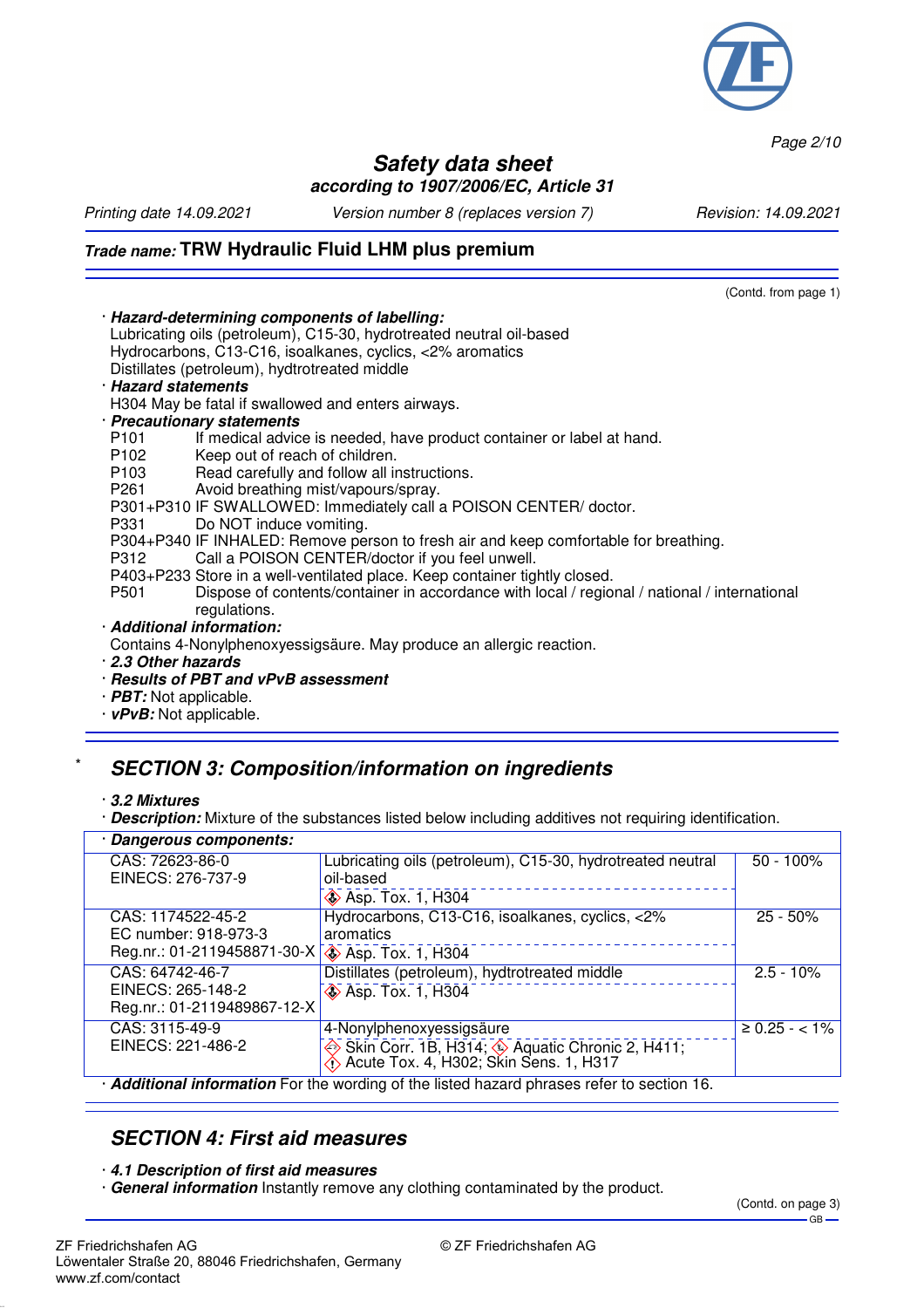

*Page 3/10*

#### **Safety data sheet according to 1907/2006/EC, Article 31**

*Printing date 14.09.2021 Version number 8 (replaces version 7) Revision: 14.09.2021*

# **Trade name: TRW Hydraulic Fluid LHM plus premium**

- (Contd. from page 2) · **After inhalation** Supply fresh air; consult doctor in case of symptoms. · **After skin contact** Wash intensively with water and soap. Use protective skin ointment. In case of skin irritations or sensitizing effects, consult doctor. · **After eye contact** Rinse opened eye for several minutes under running water. If symptoms persist, consult doctor. · **After swallowing** Do not induce vomitting. Rinse out mouth. Instantly call for doctor. · **4.2 Most important symptoms and effects, both acute and delayed** No further relevant information available. · **Danger** In case of ingestion or vomiting product may enter the lung. Aspiration may cause pulmonary oedema and pneumonitis. · **4.3 Indication of any immediate medical attention and special treatment needed** No further relevant information available. **SECTION 5: Firefighting measures** · **5.1 Extinguishing media** · **Suitable extinguishing agents**
	- Extinguishing powder, foam or water jet. Fight larger fires with water jet or alcohol-resistant foam.
	- · **For safety reasons unsuitable extinguishing agents** Water with a full water jet.
- · **5.2 Special hazards arising from the substance or mixture** Inhalation of combustion gases may cause serious health hazards. During incomplete combustion carbon monoxide can be formed.
- · **5.3 Advice for firefighters**
- · **Protective equipment:** Wear self-contained breathing apparatus.
- · **Additional information**

Remove goods in stock from incendiary zone, if possible.

Use water to keep fire exposed containers cool.

Dispose of fire debris and contaminated fire fighting water in accordance with official regulations.

# **SECTION 6: Accidental release measures**

- · **6.1 Personal precautions, protective equipment and emergency procedures** Avoid contact with the product. Particular danger of slipping on leaked/spilled product.
- · **6.2 Environmental precautions:** Do not allow to enter drainage system, surface or ground water. Prevent from spreading (e.g. by damming-in or oil barriers).
- · **6.3 Methods and material for containment and cleaning up:** Absorb with liquid-binding material (sand, diatomite, acid binders, universal binders). Dispose of the material collected according to regulations.
- · **6.4 Reference to other sections** No dangerous materials are released. See Section 7 for information on safe handling See Section 8 for information on personal protection equipment.

(Contd. on page 4) GB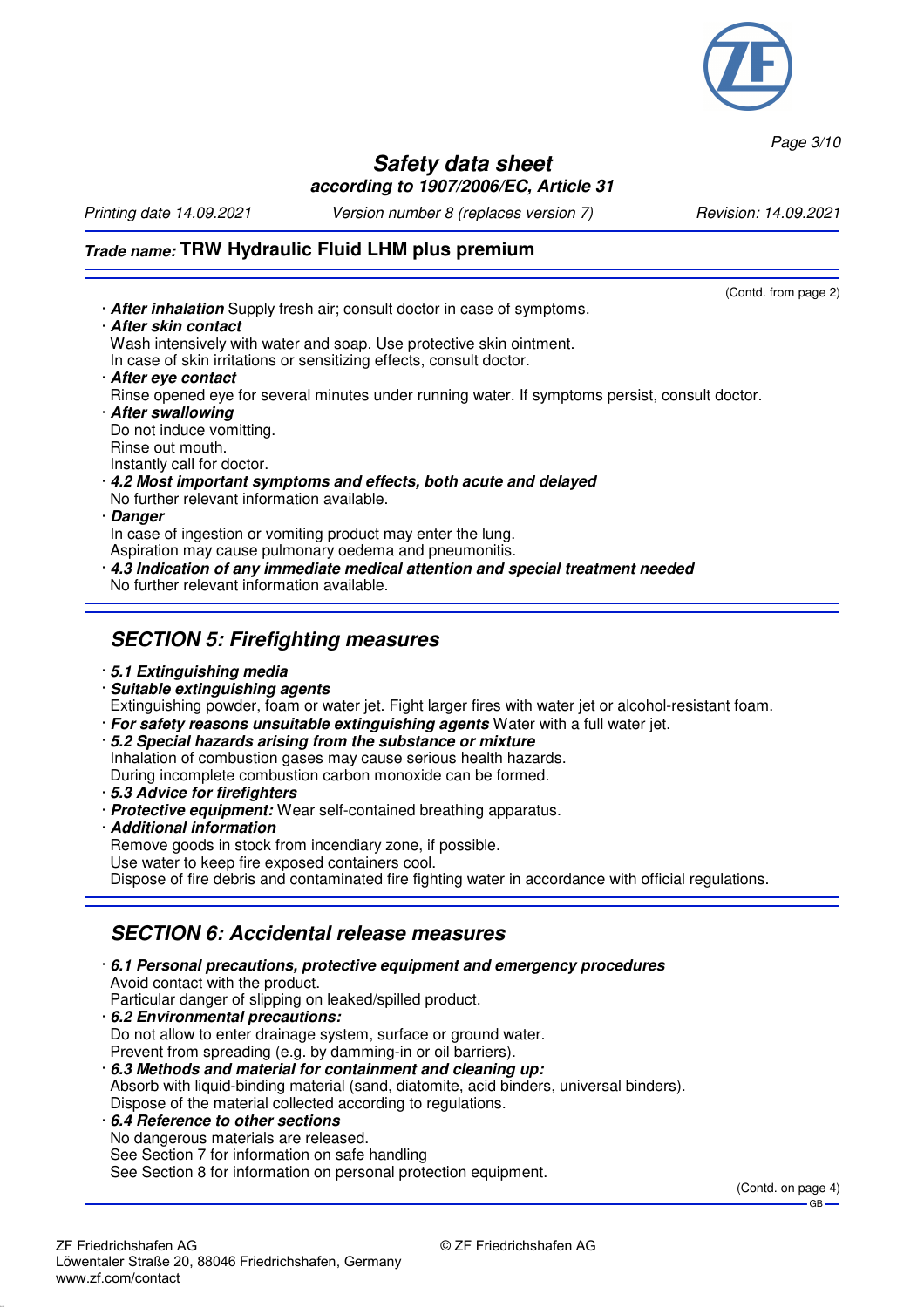

*Page 4/10*

#### **Safety data sheet according to 1907/2006/EC, Article 31**

*Printing date 14.09.2021 Version number 8 (replaces version 7) Revision: 14.09.2021*

(Contd. from page 3)

## **Trade name: TRW Hydraulic Fluid LHM plus premium**

See Section 13 for information on disposal.

## **SECTION 7: Handling and storage**

- · **7.1 Precautions for safe handling** Prevent formation of aerosols.
- · **Information about protection against explosions and fires:** Do not heat close to flash point.
- · **7.2 Conditions for safe storage, including any incompatibilities**
- · **Storage**
- · **Requirements to be met by storerooms and containers:** Store only in the original container. Prevent any penetration into the ground.
- · **Information about storage in one common storage facility:** Store away from oxidising agents.
- · **Further information about storage conditions:** Keep container tightly sealed. Store container in a well ventilated position.
- Store under dry conditions.
- · **7.3 Specific end use(s)** No further relevant information available.

## \* **SECTION 8: Exposure controls/personal protection**

#### · **8.1 Control parameters**

· **Components with limit values that require monitoring at the workplace:** The product does not contain any relevant quantities of materials with critical values that have to be monitored at the workplace.

|                                                                                 | · DNELs                                                         |                                 |  |  |  |  |
|---------------------------------------------------------------------------------|-----------------------------------------------------------------|---------------------------------|--|--|--|--|
|                                                                                 | 64742-46-7 Distillates (petroleum), hydtrotreated middle        |                                 |  |  |  |  |
| Oral                                                                            | DNEL (consumer, long-term, systemic)   1.3 mg/kg bw/day (human) |                                 |  |  |  |  |
| Dermal                                                                          | DNEL (worker, long-term, systemic)                              | 2.9 mg/kg bw/day (human)        |  |  |  |  |
|                                                                                 | Inhalative DNEL (worker, short-term, systemic)                  | 5,003 mg/m <sup>3</sup> (human) |  |  |  |  |
|                                                                                 | DNEL (worker, long-term, systemic)                              | 16.4 mg/m <sup>3</sup> (human)  |  |  |  |  |
|                                                                                 | · PNECs                                                         |                                 |  |  |  |  |
| 72623-86-0 Lubricating oils (petroleum), C15-30, hydrotreated neutral oil-based |                                                                 |                                 |  |  |  |  |
|                                                                                 | PNEC oral $9.33$ mg/kg food (.)                                 |                                 |  |  |  |  |
| 64742-46-7 Distillates (petroleum), hydtrotreated middle                        |                                                                 |                                 |  |  |  |  |
|                                                                                 | PNEC oral $ 17,000 \text{ mg/kg}$ food (.)                      |                                 |  |  |  |  |

· **Additional information:** The lists that were valid during the compilation were used as basis.

· **8.2 Exposure controls**

· **Individual protection measures, such as personal protective equipment**

- · **General protective and hygienic measures**
- Avoid close or long term contact with the skin.

Do not carry cleaning cloths impregnated with the product in trouser pockets.

Wash hands during breaks and at the end of the work.

Avoid contact with the eyes and skin.

Do not inhale gases / fumes / aerosols.

· **Breathing equipment:**

Not necessary if room is well-ventilated.

(Contd. on page 5) GB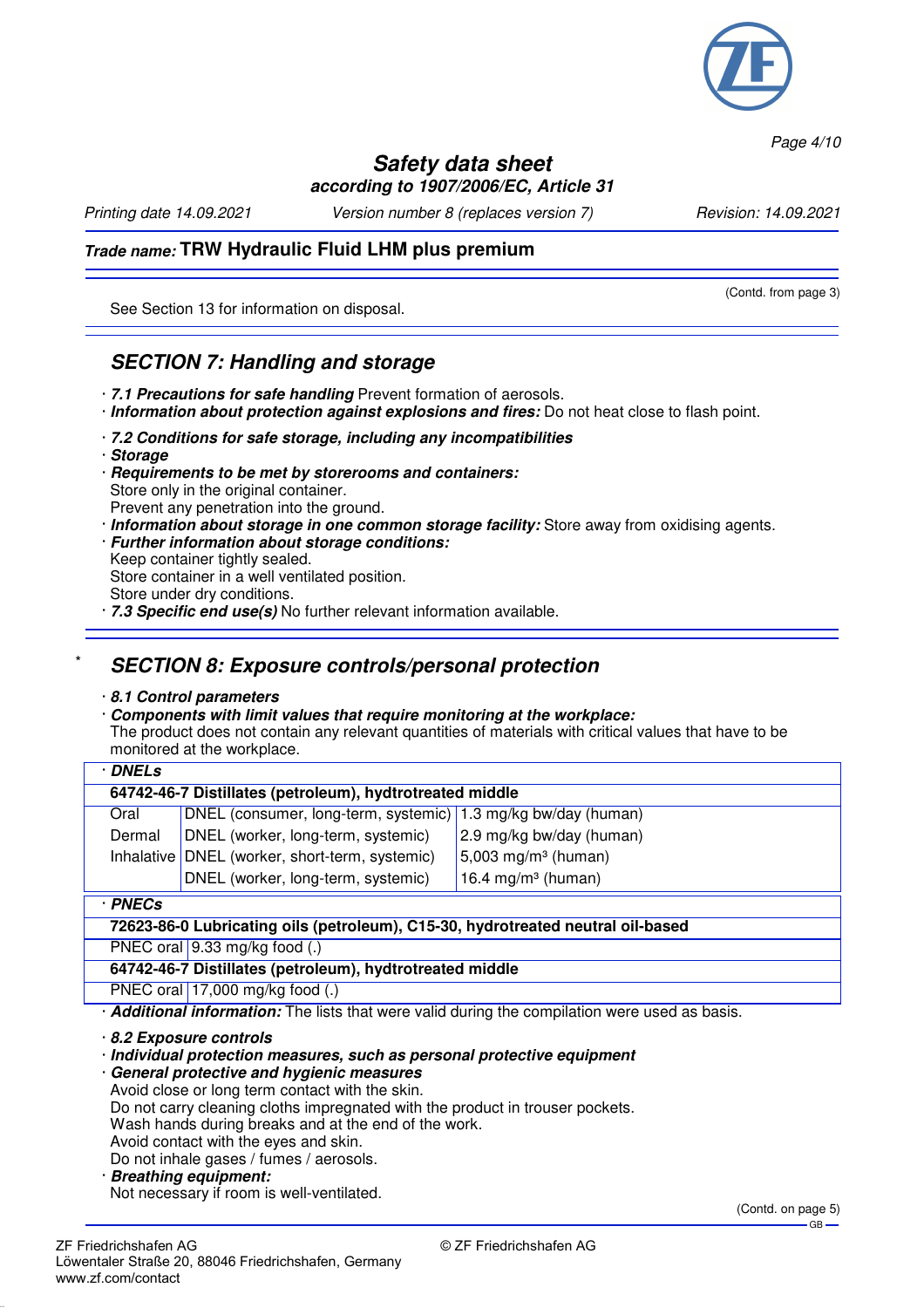

*Page 5/10*

GB

#### **Safety data sheet according to 1907/2006/EC, Article 31**

*Printing date 14.09.2021 Version number 8 (replaces version 7) Revision: 14.09.2021*

#### **Trade name: TRW Hydraulic Fluid LHM plus premium** (Contd. from page 4) Use a breathing protection if high concentrations are present. Filter A/P2. · **Hand protection** Use gloves of stable material (i.e. nitril rubber). · **Material of gloves** Chloroprene rubber, CR Nitrile rubber, NBR Recommended thickness of the material: ≥ 0.2 mm The selection of the suitable gloves does not only depend on the material, but also on further marks of quality and varies from manufacturer to manufacturer. As the product is a preparation of several substances, the resistance of the glove material can not be calculated in advance and has therefore to be checked prior to the application. · **Penetration time of glove material** The exact break through time has to be found out by the manufacturer of the protective gloves and has to be observed. · **Eye/face protection** Safety glasses recommended during refilling.

# **SECTION 9: Physical and chemical properties**

| . 9.1 Information on basic physical and chemical properties<br>· General Information<br>· Colour:<br>Light green<br>Mineral-oil-like<br>· Odour:<br>Odour threshold:<br>Not determined.<br>· Boiling point or initial boiling point and boiling<br>$>$ 320 °C<br>range<br>· Flammability<br>Not applicable.<br>· Lower and upper explosion limit<br>· Lower:<br>Not determined.<br>· Upper:<br>Not determined.<br>· Flash point:<br>124 °C (Pensky Martens Closed Cup)<br>· Self-inflammability:<br>Product is not selfigniting.<br>$\cdot$ SADT<br>$\cdot$ pH<br>Not determined.<br>· Viscosity:<br>$\cdot$ Kinematic viscosity at 40 $\degree$ C<br>$19.1 \text{ cSt}$<br>· dynamic:<br>Not determined.<br>· Solubility<br>· Water:<br>Insoluble<br>Not determined.<br>· Partition coefficient n-octanol/water (log value)<br>Vapour pressure at 20 °C:<br>< 0.1 kPa<br>· Density and/or relative density<br>Not determined<br>· Density<br>$\cdot$ Relative density at 15.6 $\degree$ C<br>0.853<br>· 9.2 Other information<br>· Appearance:<br>$\cdot$ Form:<br>Fluid<br>· Important information on protection of health<br>and environment, and on safety.<br>· Ignition temperature:<br>$>$ 350 °C (ASTM D 286)<br>(Contd. on page 6) |  |
|---------------------------------------------------------------------------------------------------------------------------------------------------------------------------------------------------------------------------------------------------------------------------------------------------------------------------------------------------------------------------------------------------------------------------------------------------------------------------------------------------------------------------------------------------------------------------------------------------------------------------------------------------------------------------------------------------------------------------------------------------------------------------------------------------------------------------------------------------------------------------------------------------------------------------------------------------------------------------------------------------------------------------------------------------------------------------------------------------------------------------------------------------------------------------------------------------------------------------------------------|--|
|                                                                                                                                                                                                                                                                                                                                                                                                                                                                                                                                                                                                                                                                                                                                                                                                                                                                                                                                                                                                                                                                                                                                                                                                                                             |  |
|                                                                                                                                                                                                                                                                                                                                                                                                                                                                                                                                                                                                                                                                                                                                                                                                                                                                                                                                                                                                                                                                                                                                                                                                                                             |  |
|                                                                                                                                                                                                                                                                                                                                                                                                                                                                                                                                                                                                                                                                                                                                                                                                                                                                                                                                                                                                                                                                                                                                                                                                                                             |  |
|                                                                                                                                                                                                                                                                                                                                                                                                                                                                                                                                                                                                                                                                                                                                                                                                                                                                                                                                                                                                                                                                                                                                                                                                                                             |  |
|                                                                                                                                                                                                                                                                                                                                                                                                                                                                                                                                                                                                                                                                                                                                                                                                                                                                                                                                                                                                                                                                                                                                                                                                                                             |  |
|                                                                                                                                                                                                                                                                                                                                                                                                                                                                                                                                                                                                                                                                                                                                                                                                                                                                                                                                                                                                                                                                                                                                                                                                                                             |  |
|                                                                                                                                                                                                                                                                                                                                                                                                                                                                                                                                                                                                                                                                                                                                                                                                                                                                                                                                                                                                                                                                                                                                                                                                                                             |  |
|                                                                                                                                                                                                                                                                                                                                                                                                                                                                                                                                                                                                                                                                                                                                                                                                                                                                                                                                                                                                                                                                                                                                                                                                                                             |  |
|                                                                                                                                                                                                                                                                                                                                                                                                                                                                                                                                                                                                                                                                                                                                                                                                                                                                                                                                                                                                                                                                                                                                                                                                                                             |  |
|                                                                                                                                                                                                                                                                                                                                                                                                                                                                                                                                                                                                                                                                                                                                                                                                                                                                                                                                                                                                                                                                                                                                                                                                                                             |  |
|                                                                                                                                                                                                                                                                                                                                                                                                                                                                                                                                                                                                                                                                                                                                                                                                                                                                                                                                                                                                                                                                                                                                                                                                                                             |  |
|                                                                                                                                                                                                                                                                                                                                                                                                                                                                                                                                                                                                                                                                                                                                                                                                                                                                                                                                                                                                                                                                                                                                                                                                                                             |  |
|                                                                                                                                                                                                                                                                                                                                                                                                                                                                                                                                                                                                                                                                                                                                                                                                                                                                                                                                                                                                                                                                                                                                                                                                                                             |  |
|                                                                                                                                                                                                                                                                                                                                                                                                                                                                                                                                                                                                                                                                                                                                                                                                                                                                                                                                                                                                                                                                                                                                                                                                                                             |  |
|                                                                                                                                                                                                                                                                                                                                                                                                                                                                                                                                                                                                                                                                                                                                                                                                                                                                                                                                                                                                                                                                                                                                                                                                                                             |  |
|                                                                                                                                                                                                                                                                                                                                                                                                                                                                                                                                                                                                                                                                                                                                                                                                                                                                                                                                                                                                                                                                                                                                                                                                                                             |  |
|                                                                                                                                                                                                                                                                                                                                                                                                                                                                                                                                                                                                                                                                                                                                                                                                                                                                                                                                                                                                                                                                                                                                                                                                                                             |  |
|                                                                                                                                                                                                                                                                                                                                                                                                                                                                                                                                                                                                                                                                                                                                                                                                                                                                                                                                                                                                                                                                                                                                                                                                                                             |  |
|                                                                                                                                                                                                                                                                                                                                                                                                                                                                                                                                                                                                                                                                                                                                                                                                                                                                                                                                                                                                                                                                                                                                                                                                                                             |  |
|                                                                                                                                                                                                                                                                                                                                                                                                                                                                                                                                                                                                                                                                                                                                                                                                                                                                                                                                                                                                                                                                                                                                                                                                                                             |  |
|                                                                                                                                                                                                                                                                                                                                                                                                                                                                                                                                                                                                                                                                                                                                                                                                                                                                                                                                                                                                                                                                                                                                                                                                                                             |  |
|                                                                                                                                                                                                                                                                                                                                                                                                                                                                                                                                                                                                                                                                                                                                                                                                                                                                                                                                                                                                                                                                                                                                                                                                                                             |  |
|                                                                                                                                                                                                                                                                                                                                                                                                                                                                                                                                                                                                                                                                                                                                                                                                                                                                                                                                                                                                                                                                                                                                                                                                                                             |  |
|                                                                                                                                                                                                                                                                                                                                                                                                                                                                                                                                                                                                                                                                                                                                                                                                                                                                                                                                                                                                                                                                                                                                                                                                                                             |  |
|                                                                                                                                                                                                                                                                                                                                                                                                                                                                                                                                                                                                                                                                                                                                                                                                                                                                                                                                                                                                                                                                                                                                                                                                                                             |  |
|                                                                                                                                                                                                                                                                                                                                                                                                                                                                                                                                                                                                                                                                                                                                                                                                                                                                                                                                                                                                                                                                                                                                                                                                                                             |  |
|                                                                                                                                                                                                                                                                                                                                                                                                                                                                                                                                                                                                                                                                                                                                                                                                                                                                                                                                                                                                                                                                                                                                                                                                                                             |  |
|                                                                                                                                                                                                                                                                                                                                                                                                                                                                                                                                                                                                                                                                                                                                                                                                                                                                                                                                                                                                                                                                                                                                                                                                                                             |  |
|                                                                                                                                                                                                                                                                                                                                                                                                                                                                                                                                                                                                                                                                                                                                                                                                                                                                                                                                                                                                                                                                                                                                                                                                                                             |  |
|                                                                                                                                                                                                                                                                                                                                                                                                                                                                                                                                                                                                                                                                                                                                                                                                                                                                                                                                                                                                                                                                                                                                                                                                                                             |  |
|                                                                                                                                                                                                                                                                                                                                                                                                                                                                                                                                                                                                                                                                                                                                                                                                                                                                                                                                                                                                                                                                                                                                                                                                                                             |  |
|                                                                                                                                                                                                                                                                                                                                                                                                                                                                                                                                                                                                                                                                                                                                                                                                                                                                                                                                                                                                                                                                                                                                                                                                                                             |  |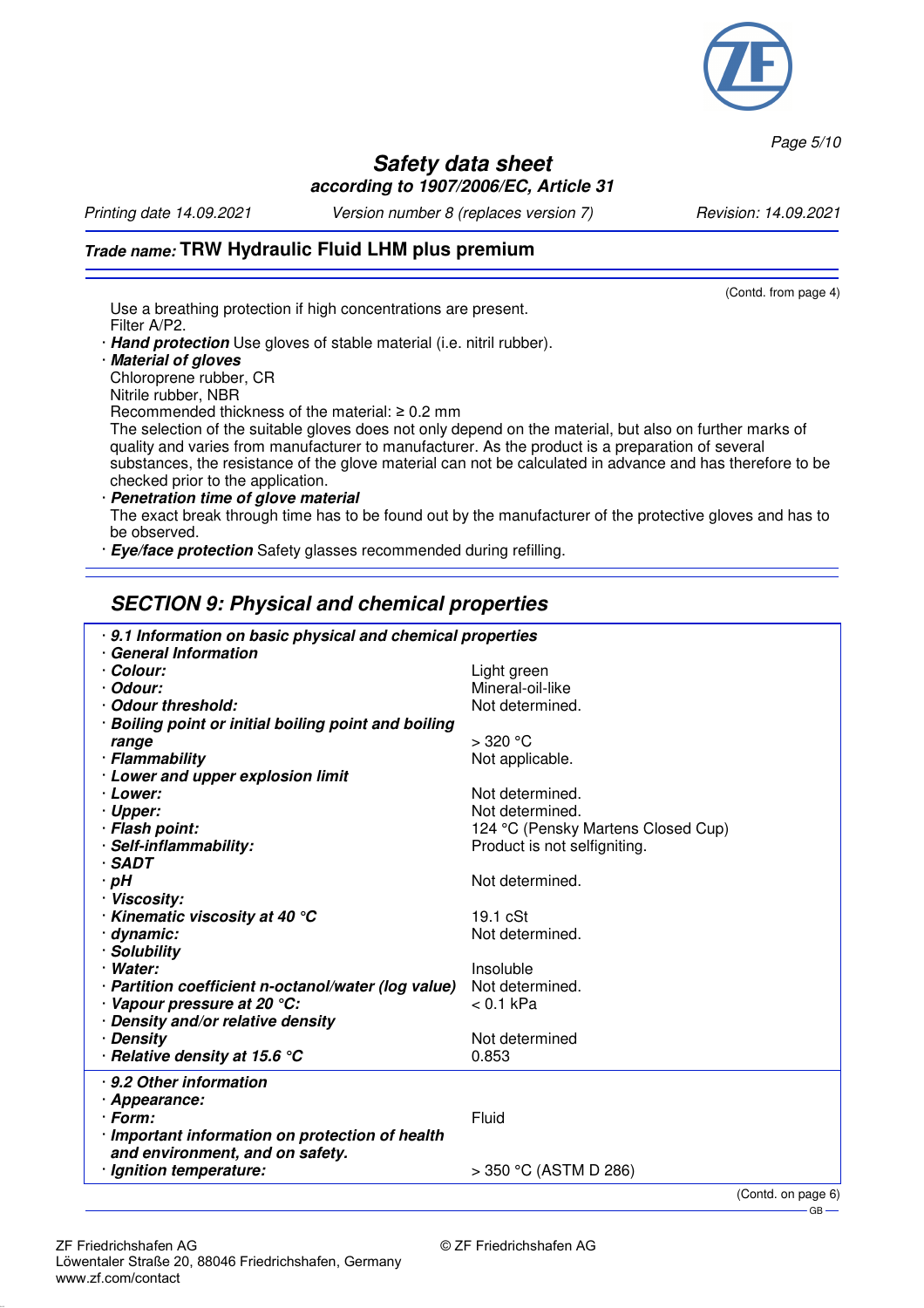

*Page 6/10*

## **Safety data sheet according to 1907/2006/EC, Article 31**

*Printing date 14.09.2021 Version number 8 (replaces version 7) Revision: 14.09.2021*

## **Trade name: TRW Hydraulic Fluid LHM plus premium**

|                                                 |                           | (Contd. from page 5) |
|-------------------------------------------------|---------------------------|----------------------|
| · Explosive properties:                         | Product is not explosive. |                      |
| Change in condition                             |                           |                      |
| Softening point/range                           |                           |                      |
| · Pour point:                                   | $-52 °C$                  |                      |
| · Evaporation rate                              | Not determined.           |                      |
| · Information with regard to physical hazard    |                           |                      |
| classes                                         |                           |                      |
| · Explosives                                    | Void                      |                      |
| · Flammable gases                               | Void                      |                      |
| · Aerosols                                      | Void                      |                      |
| <b>Oxidising gases</b>                          | Void                      |                      |
| · Gases under pressure                          | Void                      |                      |
| · Flammable liquids                             | Void                      |                      |
| · Flammable solids                              | Void                      |                      |
| · Self-reactive substances and mixtures         | Void                      |                      |
| · Pyrophoric liquids                            | Void                      |                      |
| · Pyrophoric solids                             | Void                      |                      |
| · Self-heating substances and mixtures          | Void                      |                      |
| · Substances and mixtures, which emit flammable |                           |                      |
| gases in contact with water                     | Void                      |                      |
| <b>Oxidising liquids</b>                        | Void                      |                      |
| · Oxidising solids                              | Void                      |                      |
| <b>Organic peroxides</b>                        | Void                      |                      |
| <b>Corrosive to metals</b>                      | Void                      |                      |
| · Desensitised explosives                       | Void                      |                      |

## **SECTION 10: Stability and reactivity**

- · **10.1 Reactivity** No further relevant information available.
- · **10.2 Chemical stability**
- · **Thermal decomposition / conditions to be avoided:**
- No decomposition if used according to specifications.
- · **10.3 Possibility of hazardous reactions** Possible formation of peroxide
- · **10.4 Conditions to avoid** No further relevant information available.
- · **10.5 Incompatible materials:** Avoid contact with strong oxidizing agents.
- · **10.6 Hazardous decomposition products:**

None in case of intended use and storage in compliance with instructions.

## **SECTION 11: Toxicological information**

· **11.1 Information on hazard classes as defined in Regulation (EC) No 1272/2008**

· **Acute toxicity** Based on available data, the classification criteria are not met.

#### · **LD/LC50 values that are relevant for classification:**

| 72623-86-0 Lubricating oils (petroleum), C15-30, hydrotreated neutral oil-based |  |                                            |     |  |  |
|---------------------------------------------------------------------------------|--|--------------------------------------------|-----|--|--|
| Oral                                                                            |  | $ LD50 $ > 5,000 mg/kg (rat) (OECD 401)    |     |  |  |
| Dermal                                                                          |  | $ LD50 $ > 2,000 mg/kg (rabbit) (OECD 402) |     |  |  |
|                                                                                 |  |                                            | $-$ |  |  |

(Contd. on page 7)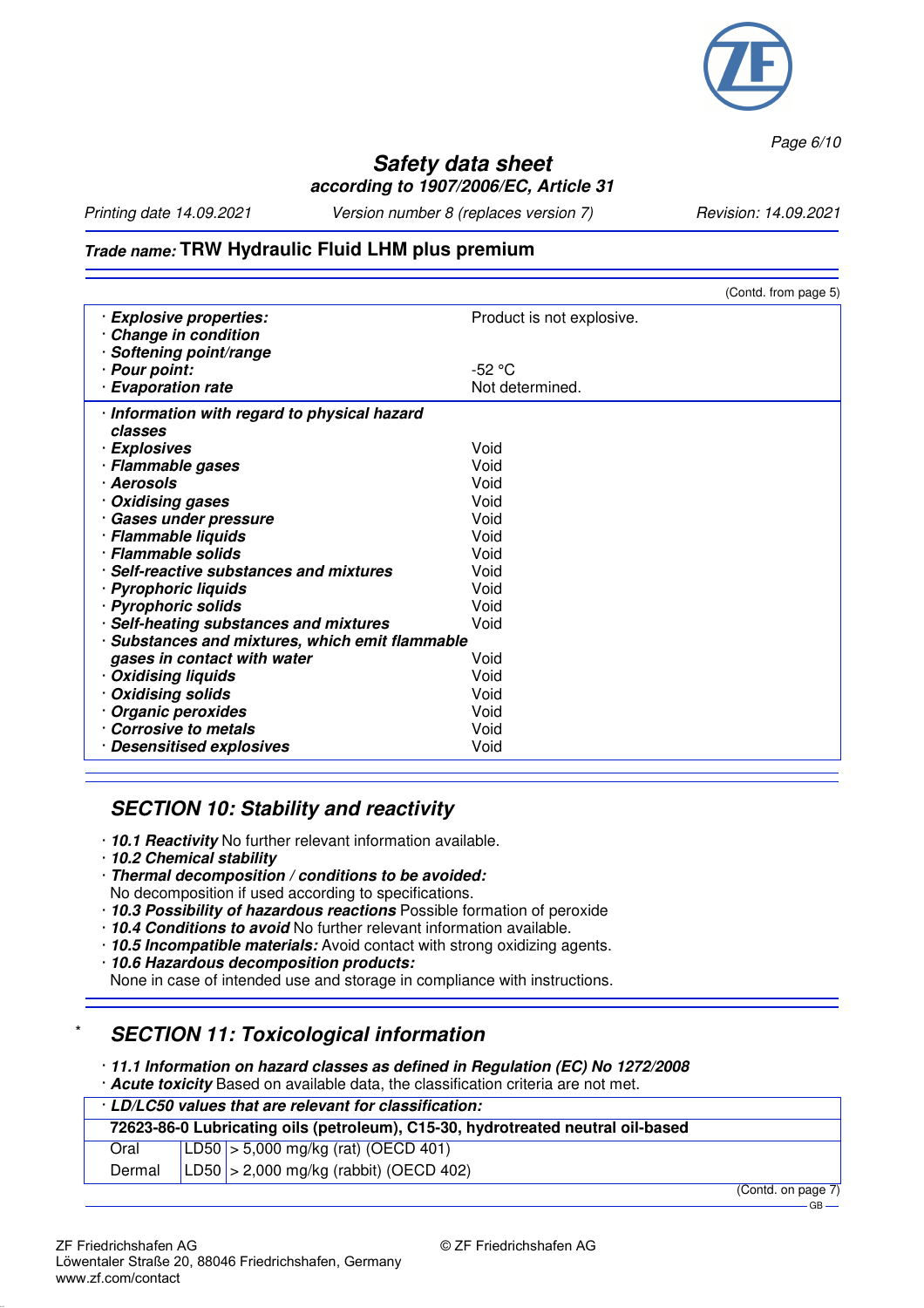

*Page 7/10*

## **Safety data sheet according to 1907/2006/EC, Article 31**

*Printing date 14.09.2021 Version number 8 (replaces version 7) Revision: 14.09.2021*

# **Trade name: TRW Hydraulic Fluid LHM plus premium**

|                                                                                                                                                                                                                                                                                                                                                                                                                                                                                                                                                                                                                                                                                                                                                                                                                                                                                                                                                             | (Contd. from page 6)                                                   |  |  |  |  |
|-------------------------------------------------------------------------------------------------------------------------------------------------------------------------------------------------------------------------------------------------------------------------------------------------------------------------------------------------------------------------------------------------------------------------------------------------------------------------------------------------------------------------------------------------------------------------------------------------------------------------------------------------------------------------------------------------------------------------------------------------------------------------------------------------------------------------------------------------------------------------------------------------------------------------------------------------------------|------------------------------------------------------------------------|--|--|--|--|
|                                                                                                                                                                                                                                                                                                                                                                                                                                                                                                                                                                                                                                                                                                                                                                                                                                                                                                                                                             | Inhalative LC50 2.18 mg/l/4h (rat) (OECD 403)                          |  |  |  |  |
| 1174522-45-2 Hydrocarbons, C13-C16, isoalkanes, cyclics, <2% aromatics                                                                                                                                                                                                                                                                                                                                                                                                                                                                                                                                                                                                                                                                                                                                                                                                                                                                                      |                                                                        |  |  |  |  |
| Oral                                                                                                                                                                                                                                                                                                                                                                                                                                                                                                                                                                                                                                                                                                                                                                                                                                                                                                                                                        | LD50 $> 5,000$ mg/kg (rat) (OECD 401)                                  |  |  |  |  |
| Dermal                                                                                                                                                                                                                                                                                                                                                                                                                                                                                                                                                                                                                                                                                                                                                                                                                                                                                                                                                      | LD50 $>$ 3,160 mg/kg (rabbit) (OECD 402)                               |  |  |  |  |
|                                                                                                                                                                                                                                                                                                                                                                                                                                                                                                                                                                                                                                                                                                                                                                                                                                                                                                                                                             | Inhalative $ LC50 $ > 5.266 mg/l/4h (rat) (OECD 403)                   |  |  |  |  |
|                                                                                                                                                                                                                                                                                                                                                                                                                                                                                                                                                                                                                                                                                                                                                                                                                                                                                                                                                             | 64742-46-7 Distillates (petroleum), hydtrotreated middle               |  |  |  |  |
| Oral                                                                                                                                                                                                                                                                                                                                                                                                                                                                                                                                                                                                                                                                                                                                                                                                                                                                                                                                                        | LD50 $> 5,000$ mg/kg (rat) (OECD 401)                                  |  |  |  |  |
| Dermal                                                                                                                                                                                                                                                                                                                                                                                                                                                                                                                                                                                                                                                                                                                                                                                                                                                                                                                                                      | LD50 $>$ 2,000 mg/kg (rabbit) (OECD 402)                               |  |  |  |  |
|                                                                                                                                                                                                                                                                                                                                                                                                                                                                                                                                                                                                                                                                                                                                                                                                                                                                                                                                                             | Inhalative   LC50   4.6 mg/l/4h (rat) (OECD 403)                       |  |  |  |  |
|                                                                                                                                                                                                                                                                                                                                                                                                                                                                                                                                                                                                                                                                                                                                                                                                                                                                                                                                                             | 3115-49-9 4-Nonylphenoxyessigsäure                                     |  |  |  |  |
| Oral                                                                                                                                                                                                                                                                                                                                                                                                                                                                                                                                                                                                                                                                                                                                                                                                                                                                                                                                                        | LD50 1,674 mg/kg (rat)                                                 |  |  |  |  |
| Serious eye damage/irritation Based on available data, the classification criteria are not met.<br>· Respiratory or skin sensitisation Based on available data, the classification criteria are not met.<br>· Germ cell mutagenicity Based on available data, the classification criteria are not met.<br>· Carcinogenicity Based on available data, the classification criteria are not met.<br>· Reproductive toxicity Based on available data, the classification criteria are not met.<br>· <b>STOT-single exposure</b> Based on available data, the classification criteria are not met.<br>· STOT-repeated exposure Based on available data, the classification criteria are not met.<br>· Aspiration hazard<br>May be fatal if swallowed and enters airways.<br>· Additional toxicological information:<br>Smallest amounts which can get into the lungs by means of swallowing or subsequent vomiting can cause<br>a pulmonary oedema or pneumonia. |                                                                        |  |  |  |  |
| · Repeated dose toxicity                                                                                                                                                                                                                                                                                                                                                                                                                                                                                                                                                                                                                                                                                                                                                                                                                                                                                                                                    |                                                                        |  |  |  |  |
|                                                                                                                                                                                                                                                                                                                                                                                                                                                                                                                                                                                                                                                                                                                                                                                                                                                                                                                                                             | 1174522-45-2 Hydrocarbons, C13-C16, isoalkanes, cyclics, <2% aromatics |  |  |  |  |
| Oral                                                                                                                                                                                                                                                                                                                                                                                                                                                                                                                                                                                                                                                                                                                                                                                                                                                                                                                                                        | $NOAEL (90d) \ge 5,000$ mg/kg bw/day (rat) (OECD 408)                  |  |  |  |  |
|                                                                                                                                                                                                                                                                                                                                                                                                                                                                                                                                                                                                                                                                                                                                                                                                                                                                                                                                                             | Dermal NOAEL (90d) $\geq$ 495 mg/kg bw/day (rat) (OECD 410)            |  |  |  |  |
| 11.2 Information on other hazards                                                                                                                                                                                                                                                                                                                                                                                                                                                                                                                                                                                                                                                                                                                                                                                                                                                                                                                           |                                                                        |  |  |  |  |
| · Endocrine disrupting properties                                                                                                                                                                                                                                                                                                                                                                                                                                                                                                                                                                                                                                                                                                                                                                                                                                                                                                                           |                                                                        |  |  |  |  |
|                                                                                                                                                                                                                                                                                                                                                                                                                                                                                                                                                                                                                                                                                                                                                                                                                                                                                                                                                             | None of the ingredients is listed.                                     |  |  |  |  |
|                                                                                                                                                                                                                                                                                                                                                                                                                                                                                                                                                                                                                                                                                                                                                                                                                                                                                                                                                             |                                                                        |  |  |  |  |

# **SECTION 12: Ecological information**

| $\cdot$ 12.1 Toxicity                                                           |                                                                 |                               |  |
|---------------------------------------------------------------------------------|-----------------------------------------------------------------|-------------------------------|--|
| · Aquatic toxicity:                                                             |                                                                 |                               |  |
| 72623-86-0 Lubricating oils (petroleum), C15-30, hydrotreated neutral oil-based |                                                                 |                               |  |
|                                                                                 | EC50 (static)   > 10,000 mg/l/48h (Daphnia magna) (OECD 202)    |                               |  |
|                                                                                 | LC50 (static)   > 100 mg/l/96h (Pimephales promelas) (OECD 203) |                               |  |
| 64742-46-7 Distillates (petroleum), hydtrotreated middle                        |                                                                 |                               |  |
| EC50                                                                            | 7.38 mg/l/48h (Daphnia magna) (QSAR)                            |                               |  |
| LC50                                                                            | 65 mg/l/96h (Oncorhynchus mykiss) (OECD 203)                    |                               |  |
|                                                                                 |                                                                 | $(C_{\Omega}$ ntd on nage $R$ |  |

(Contd. on page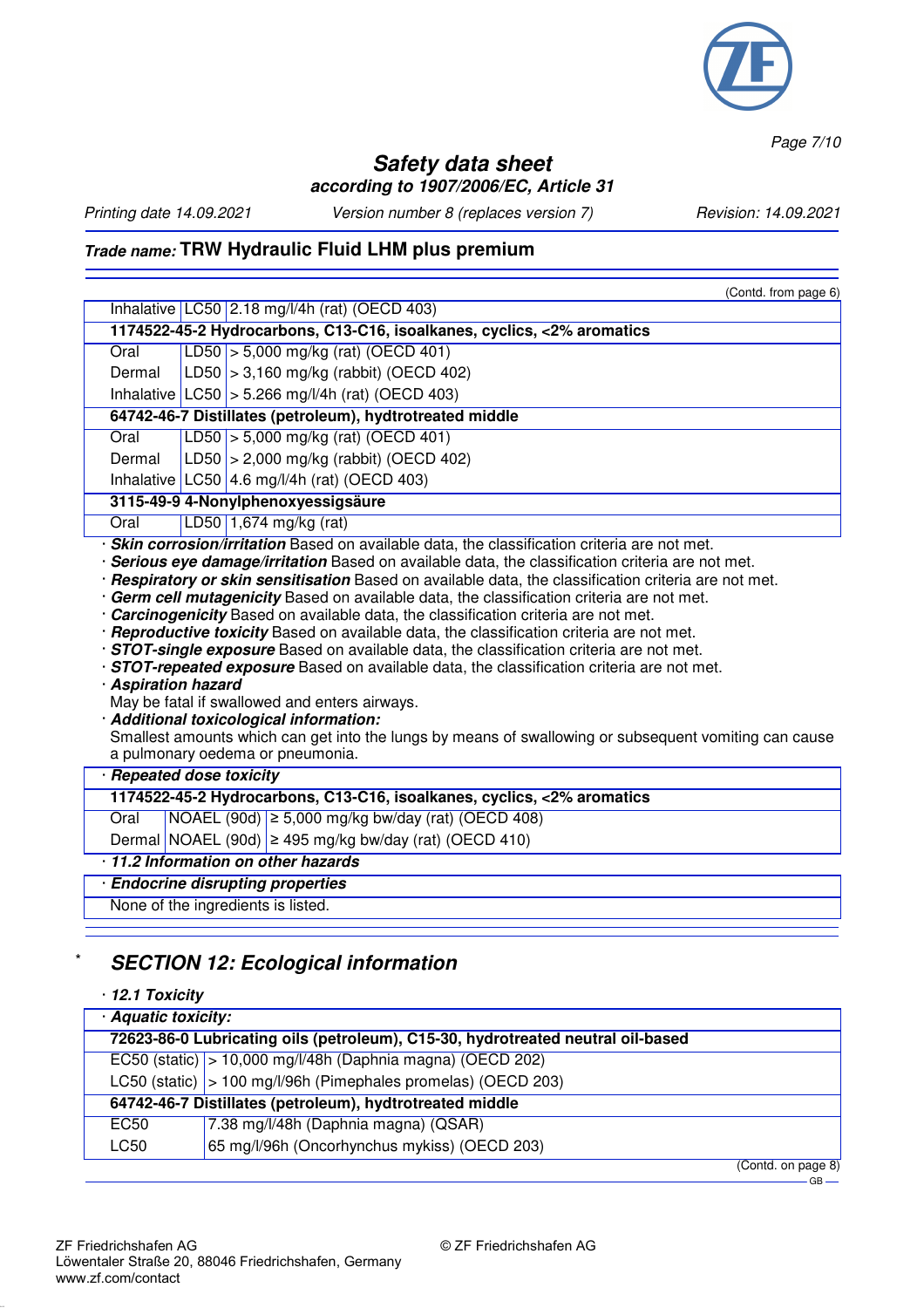

*Page 8/10*

#### **Safety data sheet according to 1907/2006/EC, Article 31**

*Printing date 14.09.2021 Version number 8 (replaces version 7) Revision: 14.09.2021*

 $(C_{\text{cutoff}}$  from page 7)

#### **Trade name: TRW Hydraulic Fluid LHM plus premium**

|                                                                               |                                                                                  | Conta. Ironi page 7 |  |  |
|-------------------------------------------------------------------------------|----------------------------------------------------------------------------------|---------------------|--|--|
|                                                                               | 3115-49-9 4-Nonylphenoxyessigsäure                                               |                     |  |  |
| LC50                                                                          | 9 mg/l (Brachydario rerio)                                                       |                     |  |  |
| EC <sub>50</sub>                                                              | 7 mg/l/24h (Daphnia magna)                                                       |                     |  |  |
|                                                                               | · 12.2 Persistence and degradability Heavily biodegradable                       |                     |  |  |
|                                                                               | Other information: There are no data available about the preparation.            |                     |  |  |
|                                                                               | · 12.3 Bioaccumulative potential No further relevant information available.      |                     |  |  |
|                                                                               | · 12.4 Mobility in soil No further relevant information available.               |                     |  |  |
|                                                                               | 12.5 Results of PBT and vPvB assessment                                          |                     |  |  |
| $\cdot$ <i>PBT:</i> Not applicable.                                           |                                                                                  |                     |  |  |
| $\cdot$ vPvB: Not applicable.                                                 |                                                                                  |                     |  |  |
| · 12.6 Endocrine disrupting properties                                        |                                                                                  |                     |  |  |
| The product does not contain substances with endocrine disrupting properties. |                                                                                  |                     |  |  |
|                                                                               | 12.7 Other adverse effects                                                       |                     |  |  |
| · Additional ecological information:                                          |                                                                                  |                     |  |  |
| General notes:                                                                |                                                                                  |                     |  |  |
|                                                                               | Water hazard class 2 (German Regulation) (Self-assessment): hazardous for water. |                     |  |  |
|                                                                               | Do not allow product to reach ground water, water bodies or sewage system.       |                     |  |  |
|                                                                               | Danger to drinking water if even small quantities leak into soil.                |                     |  |  |

#### **SECTION 13: Disposal considerations**

· **13.1 Waste treatment methods**

· **Recommendation** Must be specially treated under adherence to official regulations.

· **Uncleaned packagings:**

· **Recommendation:** Dispose of packaging according to regulations on the disposal of packagings.

#### **SECTION 14: Transport information**

| 14.1 UN number or ID number<br>· ADR/ADN, ADN, IMDG, IATA                | Void               |
|--------------------------------------------------------------------------|--------------------|
| · 14.2 UN proper shipping name<br>· ADR/ADN, ADN, IMDG, IATA             | Void               |
| · 14.3 Transport hazard class(es)                                        |                    |
| · ADR/ADN, ADN, IMDG, IATA<br>· Class                                    | Void               |
| 14.4 Packing group<br>· ADR/ADN, IMDG, IATA                              | Void               |
| 14.5 Environmental hazards:<br>· Marine pollutant:                       | No                 |
| · 14.6 Special precautions for user                                      | Not applicable.    |
| · 14.7 Maritime transport in bulk according to IMO<br><i>instruments</i> | Not applicable.    |
|                                                                          | (Contd. on page 9) |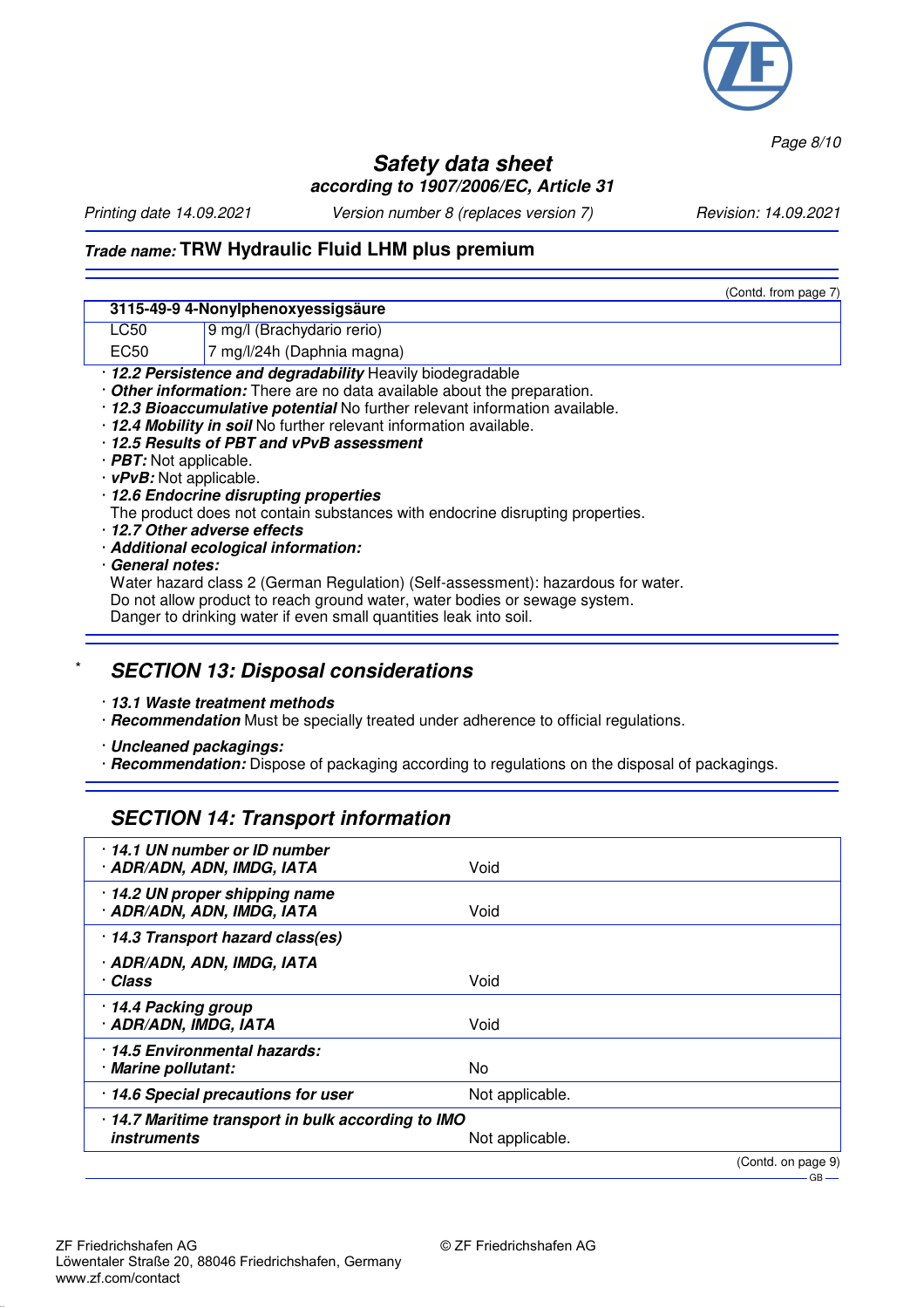

*Page 9/10*

 $-$  GB  $-$ 

#### **Safety data sheet according to 1907/2006/EC, Article 31**

*Printing date 14.09.2021 Version number 8 (replaces version 7) Revision: 14.09.2021*

#### **Trade name: TRW Hydraulic Fluid LHM plus premium**

|                                   | (Contd. from page 8)                                 |
|-----------------------------------|------------------------------------------------------|
| Transport/Additional information: | Not dangerous according to the above specifications. |
| · UN "Model Regulation":          | Void                                                 |
|                                   |                                                      |

## **SECTION 15: Regulatory information**

· **15.1 Safety, health and environmental regulations/legislation specific for the substance or mixture**

- · **National regulations**
- · **Information about limitation of use:**

Employment restrictions concerning young persons must be observed. Employment restrictions concerning pregnant and lactating women must be observed. Employment restrictions concerning women of child-bearing age must be observed.

· **Water hazard class:** Water hazard class 2 (Self-assessment): hazardous for water.

· **Substances of very high concern (SVHC) according to REACH, Article 57**

None of the ingredients is contained.

· **15.2 Chemical safety assessment:** A Chemical Safety Assessment has not been carried out.

## **SECTION 16: Other information**

These data are based on our present knowledge. However, they shall not constitute a guarantee for any specific product features and shall not establish a legally valid contractual relationship.

#### · **Relevant phrases**

- H302 Harmful if swallowed.
- H304 May be fatal if swallowed and enters airways.
- H314 Causes severe skin burns and eye damage.
- H317 May cause an allergic skin reaction.
- H411 Toxic to aquatic life with long lasting effects.

#### · **Department issuing data specification sheet:**

**DEKRA** This Safety Data Sheet has been drawn up in cooperation with: DEKRA Assurance Services GmbH, Hanomagstr. 12, D-30449 Hanover, Germany, phone: (+49) 511 42079 - 0, reach@dekra.com.

© DEKRA Assurance Services GmbH. Changing this documents is subject to explicit acceptance by DEKRA Assurance Services GmbH.

· **Abbreviations and acronyms:** ADR: Accord relatif au transport international des marchandises dangereuses par route (European Agreement Concerning the International Carriage of Dangerous Goods by Road) IMDG: International Maritime Code for Dangerous Goods IATA: International Air Transport Association GHS: Globally Harmonised System of Classification and Labelling of Chemicals EINECS: European Inventory of Existing Commercial Chemical Substances ELINCS: European List of Notified Chemical Substances CAS: Chemical Abstracts Service (division of the American Chemical Society) DNEL: Derived No-Effect Level (REACH) PNEC: Predicted No-Effect Concentration (REACH) LC50: Lethal concentration, 50 percent LD50: Lethal dose, 50 percent PBT: Persistent, Bioaccumulative and Toxic (Contd. on page 10)